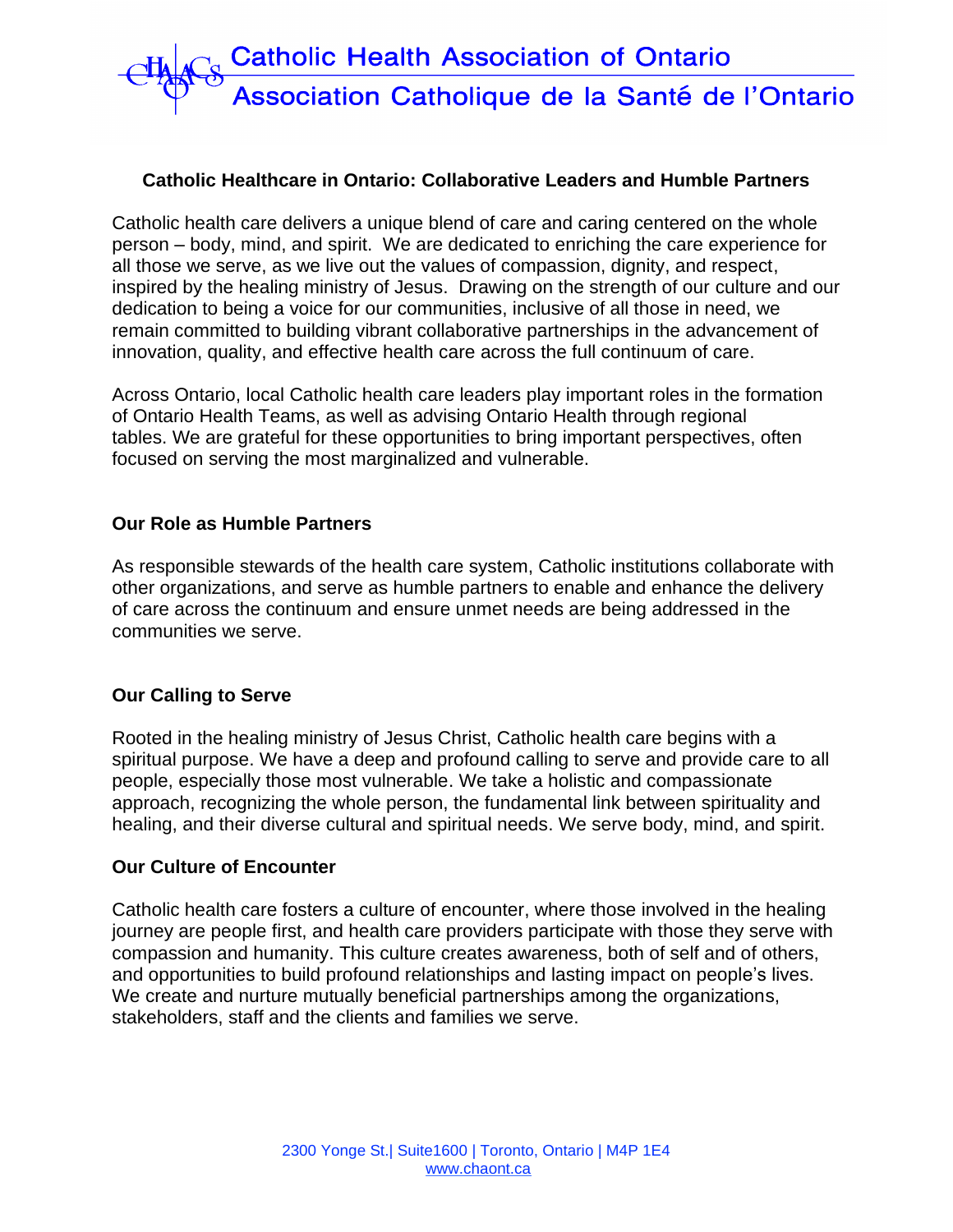

# **Our Commitment to Social Justice**

Catholic health care is committed to collaborating with our partners to create the conditions for a just and caring society, where everyone's voice is heard, and every person has the ability to thrive in community. With a focus on dignity, respect, and compassion, we advocate for service to individuals at times of their greatest vulnerability and strive to create culturally safe environments of health and healing.

As Catholic health care providers, we acknowledge that we serve on traditional territories of the Indigenous Peoples who have stewarded these lands since time immemorial. We honour and acknowledge their spiritual and practical relationships to the land that create a rich heritage for our learning, our life as a community, and to inform our health care approach.

In our care and our decisions as health care providers, we are committed to providing a safe place where we can connect as people, listen deeply, and learn from each other with respect and vulnerability. There is a call for social justice across Canada and a common drive to create a world where all can thrive and everyone finds belonging, dignity and worth.

# **Our Leadership Role**

Catholic health care makes the Ontario and Canadian health care system stronger, more responsive, and more sustainable. Guided by our values and inspired by our Founding Sisters, we are pioneers, leaders, and innovators. We are resourceful and effective partners within the health system, responding to the communities we serve with compassion, ethical integrity and the highest quality care and services.

As an important provider of healthcare services across the continuum of care, our members have a significant impact on health care delivery in Ontario

# **Catholic Health Care (as of August 2021)**

- 30 organizations across 35 sites
- Annual revenue of \$3.8 Billion
- 7% of Ontario's total health care spending
- 14% of Ontario's total LHIN spending
- Employs +35,000 FTEs and supported by 7,000+ volunteers
- +8,500 Inpatient and Long-term care beds